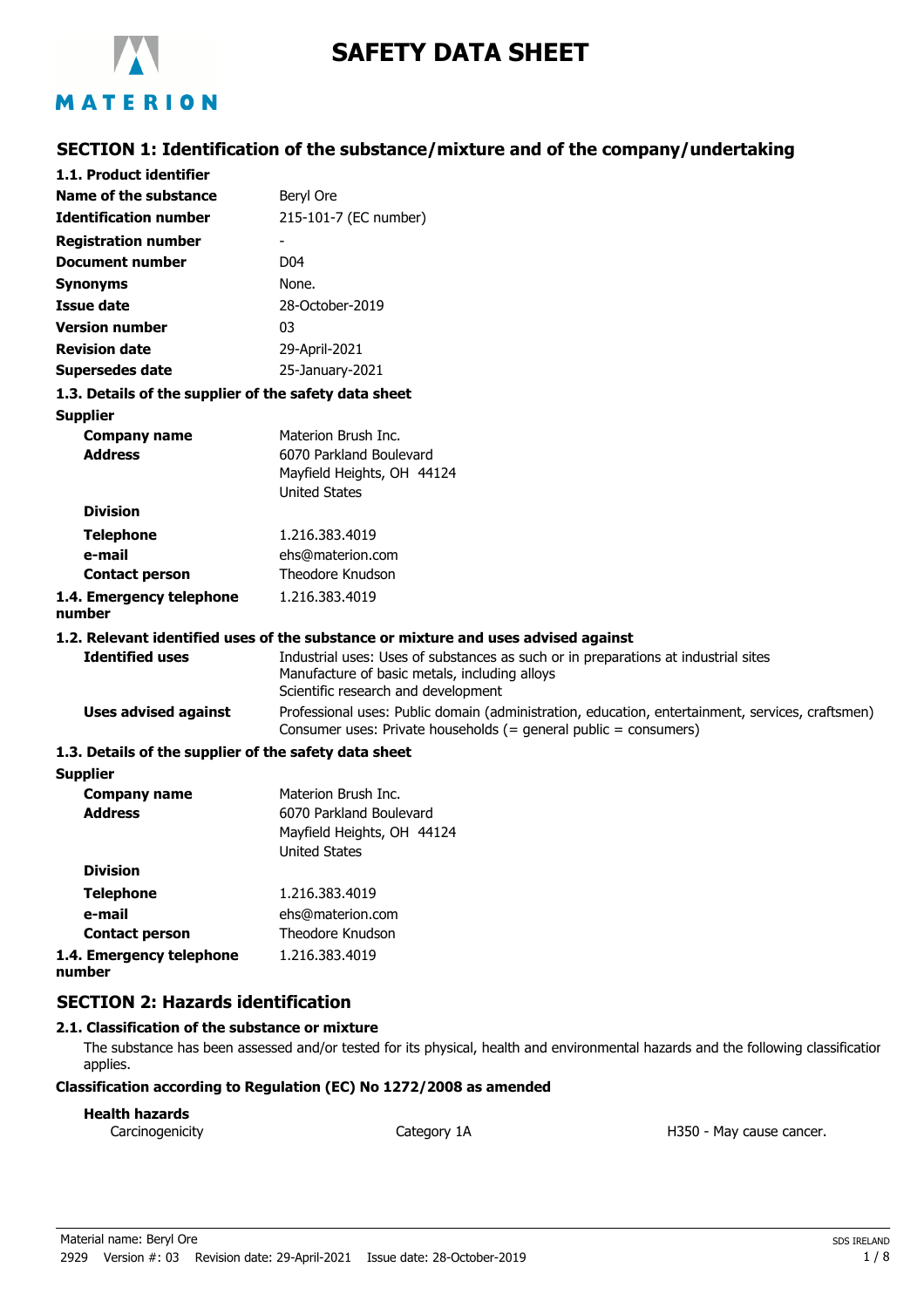**Hazard summary** May cause cancer. Prolonged exposure may cause chronic effects. Occupational exposure to the substance or mixture may cause adverse health effects. The material as sold in solid form is generally not considered hazardous. However, if the process involves grinding, melting, cutting or any other process that causes a release of dust or fumes, hazardous levels of airborne particulate could be generated.

#### **2.2. Label elements**

| Label according to Regulation (EC) No. 1272/2008 as amended                                                                                             |
|---------------------------------------------------------------------------------------------------------------------------------------------------------|
| Beryl Ore                                                                                                                                               |
|                                                                                                                                                         |
| Danger                                                                                                                                                  |
|                                                                                                                                                         |
| May cause cancer.                                                                                                                                       |
|                                                                                                                                                         |
|                                                                                                                                                         |
| Obtain special instructions before use.                                                                                                                 |
| Do not handle until all safety precautions have been read and understood.<br>Wear protective gloves/protective clothing/eye protection/face protection. |
|                                                                                                                                                         |
| IF exposed or concerned: Get medical advice/attention.                                                                                                  |
|                                                                                                                                                         |
| Store locked up.                                                                                                                                        |
|                                                                                                                                                         |
| Dispose of contents/container in accordance with local/regional/national/international regulations.                                                     |
| For further information, please contact the Product Stewardship Department at +1.216.383.4019.                                                          |
| Not a PBT or vPvB substance or mixture.                                                                                                                 |
|                                                                                                                                                         |

# **SECTION 3: Composition/information on ingredients**

#### **3.1. Substances**

| <b>General information</b><br><b>Chemical name</b> | $\frac{0}{0}$                        | No.                    | CAS-No. / EC REACH Registration No. Index No. |   | <b>Notes</b> |
|----------------------------------------------------|--------------------------------------|------------------------|-----------------------------------------------|---|--------------|
| Beryl Ore                                          | 100                                  | 1302-52-9<br>215-101-7 | $\overline{\phantom{0}}$                      | - | #            |
|                                                    | <b>Classification:</b> Carc. 1A;H350 |                        |                                               |   |              |

## **SECTION 4: First aid measures**

| <b>General information</b>                                             | If exposed or concerned: get medical attention/advice. Get medical attention if symptoms occur.<br>Wash contaminated clothing before reuse.                                                                                                                                                                                                                                                                                                                                                                                             |
|------------------------------------------------------------------------|-----------------------------------------------------------------------------------------------------------------------------------------------------------------------------------------------------------------------------------------------------------------------------------------------------------------------------------------------------------------------------------------------------------------------------------------------------------------------------------------------------------------------------------------|
| 4.1. Description of first aid measures                                 |                                                                                                                                                                                                                                                                                                                                                                                                                                                                                                                                         |
| <b>Inhalation</b>                                                      | If symptoms develop move victim to fresh air. For breathing difficulties, oxygen may be necessary.<br>Breathing difficulty caused by inhalation of particulate requires immediate removal to fresh air. If<br>breathing has stopped, perform artificial respiration and obtain medical help.                                                                                                                                                                                                                                            |
| <b>Skin contact</b>                                                    | Take off contaminated clothing and wash before reuse. Thoroughly wash skin cuts or wounds to<br>remove all particulate debris from the wound. Seek medical attention for wounds that cannot be<br>thoroughly cleansed. Treat skin cuts and wounds with standard first aid practices such as<br>cleansing, disinfecting and covering to prevent wound infection and contamination before<br>continuing work. Obtain medical help for persistent irritation. Material accidentally implanted or<br>lodged under the skin must be removed. |
| Eye contact                                                            | Immediately flush eyes with plenty of water for at least 15 minutes, lifting lower and upper eyelids<br>occasionally. Get medical attention if symptoms persist.                                                                                                                                                                                                                                                                                                                                                                        |
| <b>Ingestion</b>                                                       | If swallowed, seek medical advice immediately and show this container or label. Induce vomiting<br>immediately as directed by medical personnel. Never give anything by mouth to an unconscious<br>person.                                                                                                                                                                                                                                                                                                                              |
| 4.2. Most important<br>symptoms and effects, both<br>acute and delayed | May cause allergic skin reaction. Prolonged exposure may cause chronic effects.                                                                                                                                                                                                                                                                                                                                                                                                                                                         |
| Material name: Beryl Ore                                               | <b>SDS IRELAND</b>                                                                                                                                                                                                                                                                                                                                                                                                                                                                                                                      |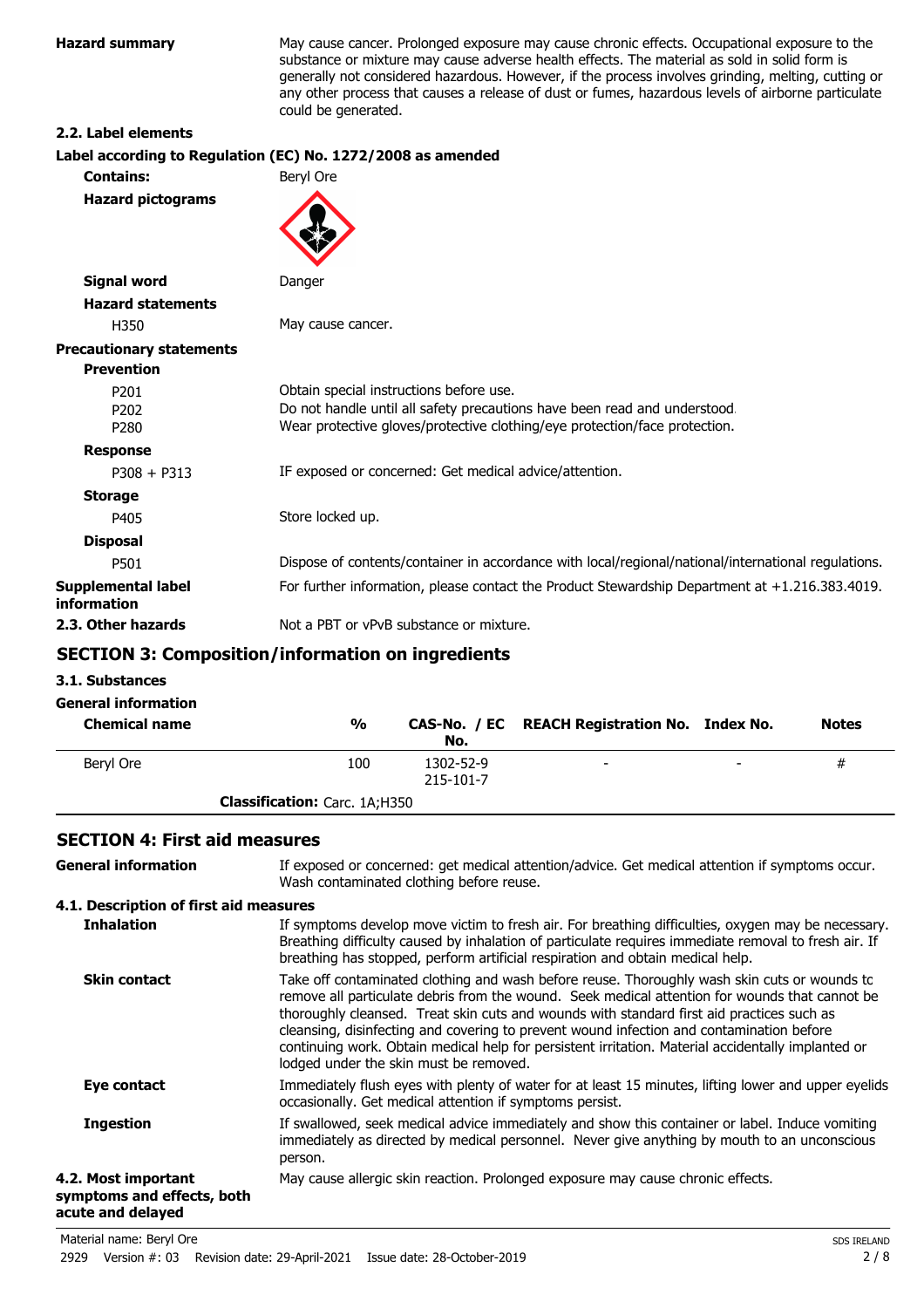| 4.3. Indication of any<br>immediate medical attention<br>and special treatment<br>needed   | Treatment of Chronic Beryllium Disease: There is no known treatment which will cure chronic<br>beryllium disease. Prednisone or other corticosteroids are the most specific treatment currently<br>available. They are directed at suppressing the immunological reaction and can be effective in<br>diminishing signs and symptoms of chronic beryllium disease. In cases where steroid therapy has<br>had only partial or minimal effectiveness, other immunosuppressive agents, such as<br>cyclophosphamide, cyclosporine, or methotrexate, have been used. In view of the potential side<br>effects of all the immunosuppressive medications, including steroids such as prednisone, they<br>should be used only under the direct care of a physician. Other treatment, such as oxygen, inhaled<br>steroids or bronchodilators, may be prescribed by some physicians and can be effective in selected<br>cases. In general, treatment is reserved for cases with significant symptoms and/or significant loss<br>of lung function. The decision about when and with what medication to treat is a judgment<br>situation for individual physicians.<br>In their 2014 official statement on the Diagnosis and Management of Beryllium Sensitivity and<br>Chronic Beryllium Disease, the American Thoracic Society states that "it seems prudent for workers |
|--------------------------------------------------------------------------------------------|---------------------------------------------------------------------------------------------------------------------------------------------------------------------------------------------------------------------------------------------------------------------------------------------------------------------------------------------------------------------------------------------------------------------------------------------------------------------------------------------------------------------------------------------------------------------------------------------------------------------------------------------------------------------------------------------------------------------------------------------------------------------------------------------------------------------------------------------------------------------------------------------------------------------------------------------------------------------------------------------------------------------------------------------------------------------------------------------------------------------------------------------------------------------------------------------------------------------------------------------------------------------------------------------------------------------------------------------------------------|
|                                                                                            | with BeS to avoid all future occupational exposure to beryllium."                                                                                                                                                                                                                                                                                                                                                                                                                                                                                                                                                                                                                                                                                                                                                                                                                                                                                                                                                                                                                                                                                                                                                                                                                                                                                             |
| <b>SECTION 5: Firefighting measures</b>                                                    |                                                                                                                                                                                                                                                                                                                                                                                                                                                                                                                                                                                                                                                                                                                                                                                                                                                                                                                                                                                                                                                                                                                                                                                                                                                                                                                                                               |
| <b>General fire hazards</b>                                                                | No unusual fire or explosion hazards noted.                                                                                                                                                                                                                                                                                                                                                                                                                                                                                                                                                                                                                                                                                                                                                                                                                                                                                                                                                                                                                                                                                                                                                                                                                                                                                                                   |
| 5.1. Extinguishing media<br><b>Suitable extinguishing</b><br>media                         | Water fog. Foam. Dry chemical powder. Carbon dioxide (CO2).                                                                                                                                                                                                                                                                                                                                                                                                                                                                                                                                                                                                                                                                                                                                                                                                                                                                                                                                                                                                                                                                                                                                                                                                                                                                                                   |
| <b>Unsuitable extinguishing</b><br>media                                                   | Do not use water jet as an extinguisher, as this will spread the fire.                                                                                                                                                                                                                                                                                                                                                                                                                                                                                                                                                                                                                                                                                                                                                                                                                                                                                                                                                                                                                                                                                                                                                                                                                                                                                        |
| 5.2. Special hazards arising<br>from the substance or<br>mixture                           | During fire, gases hazardous to health may be formed.                                                                                                                                                                                                                                                                                                                                                                                                                                                                                                                                                                                                                                                                                                                                                                                                                                                                                                                                                                                                                                                                                                                                                                                                                                                                                                         |
| 5.3. Advice for firefighters<br><b>Special protective</b><br>equipment for<br>firefighters | Self-contained breathing apparatus and full protective clothing must be worn in case of fire.                                                                                                                                                                                                                                                                                                                                                                                                                                                                                                                                                                                                                                                                                                                                                                                                                                                                                                                                                                                                                                                                                                                                                                                                                                                                 |
| <b>Special firefighting</b><br>procedures                                                  | Use water spray to cool unopened containers.                                                                                                                                                                                                                                                                                                                                                                                                                                                                                                                                                                                                                                                                                                                                                                                                                                                                                                                                                                                                                                                                                                                                                                                                                                                                                                                  |
| <b>Specific methods</b>                                                                    | Use standard firefighting procedures and consider the hazards of other involved materials.                                                                                                                                                                                                                                                                                                                                                                                                                                                                                                                                                                                                                                                                                                                                                                                                                                                                                                                                                                                                                                                                                                                                                                                                                                                                    |
| <b>SECTION 6: Accidental release measures</b>                                              |                                                                                                                                                                                                                                                                                                                                                                                                                                                                                                                                                                                                                                                                                                                                                                                                                                                                                                                                                                                                                                                                                                                                                                                                                                                                                                                                                               |
|                                                                                            | 6.1. Personal precautions, protective equipment and emergency procedures                                                                                                                                                                                                                                                                                                                                                                                                                                                                                                                                                                                                                                                                                                                                                                                                                                                                                                                                                                                                                                                                                                                                                                                                                                                                                      |
| personnel                                                                                  | For non-emergency Keep unnecessary personnel away. Keep people away from and upwind of spill/leak. Wear<br>appropriate protective equipment and clothing during clean-up. Ensure adequate ventilation. Local<br>authorities should be advised if significant spillages cannot be contained. For personal protection,<br>see section 8 of the SDS.                                                                                                                                                                                                                                                                                                                                                                                                                                                                                                                                                                                                                                                                                                                                                                                                                                                                                                                                                                                                             |
| For emergency<br>responders                                                                | Keep unnecessary personnel away. Use personal protection recommended in Section 8 of the SDS.                                                                                                                                                                                                                                                                                                                                                                                                                                                                                                                                                                                                                                                                                                                                                                                                                                                                                                                                                                                                                                                                                                                                                                                                                                                                 |
| <b>6.2. Environmental</b><br>precautions                                                   | Avoid discharge into drains, water courses or onto the ground.                                                                                                                                                                                                                                                                                                                                                                                                                                                                                                                                                                                                                                                                                                                                                                                                                                                                                                                                                                                                                                                                                                                                                                                                                                                                                                |
| 6.3. Methods and material for<br>containment and cleaning up                               | Stop the flow of material, if this is without risk. Following product recovery, flush area with water.<br>Put material in suitable, covered, labeled containers.                                                                                                                                                                                                                                                                                                                                                                                                                                                                                                                                                                                                                                                                                                                                                                                                                                                                                                                                                                                                                                                                                                                                                                                              |
| 6.4. Reference to other<br>sections                                                        | For personal protection, see section 8. For waste disposal, see section 13.                                                                                                                                                                                                                                                                                                                                                                                                                                                                                                                                                                                                                                                                                                                                                                                                                                                                                                                                                                                                                                                                                                                                                                                                                                                                                   |
| <b>SECTION 7: Handling and storage</b>                                                     |                                                                                                                                                                                                                                                                                                                                                                                                                                                                                                                                                                                                                                                                                                                                                                                                                                                                                                                                                                                                                                                                                                                                                                                                                                                                                                                                                               |
| 7.1. Precautions for safe<br>handling                                                      | Obtain special instructions before use. Do not handle until all safety precautions have been read<br>and understood. Avoid prolonged exposure. Should be handled in closed systems, if possible.<br>Provide adequate ventilation. Wear appropriate personal protective equipment. Observe good<br>industrial hygiene practices.                                                                                                                                                                                                                                                                                                                                                                                                                                                                                                                                                                                                                                                                                                                                                                                                                                                                                                                                                                                                                               |
| 7.2. Conditions for safe<br>storage, including any<br>incompatibilities                    | Store locked up. Store in tightly closed container. Store away from incompatible materials (see<br>Section 10 of the SDS).                                                                                                                                                                                                                                                                                                                                                                                                                                                                                                                                                                                                                                                                                                                                                                                                                                                                                                                                                                                                                                                                                                                                                                                                                                    |
| 7.3. Specific end use(s)                                                                   | Not available.                                                                                                                                                                                                                                                                                                                                                                                                                                                                                                                                                                                                                                                                                                                                                                                                                                                                                                                                                                                                                                                                                                                                                                                                                                                                                                                                                |
|                                                                                            | <b>SECTION 8: Exposure controls/personal protection</b>                                                                                                                                                                                                                                                                                                                                                                                                                                                                                                                                                                                                                                                                                                                                                                                                                                                                                                                                                                                                                                                                                                                                                                                                                                                                                                       |
| 8.1. Control parameters                                                                    |                                                                                                                                                                                                                                                                                                                                                                                                                                                                                                                                                                                                                                                                                                                                                                                                                                                                                                                                                                                                                                                                                                                                                                                                                                                                                                                                                               |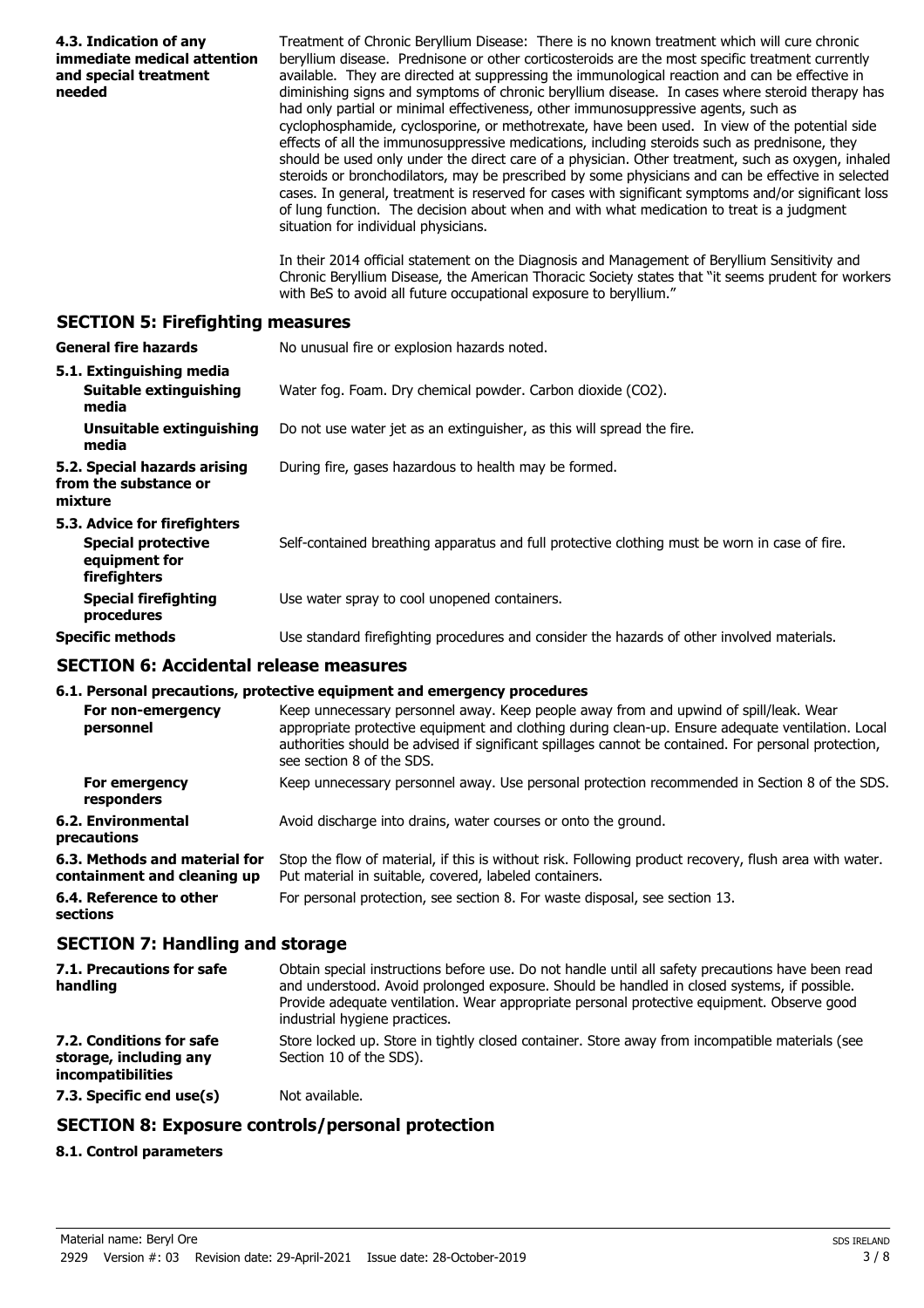| <b>Ireland. Occupational Exposure Limits</b><br><b>Material</b>                                                                                                                                                                                                                                                                                                                                                                                                                                                                                                                                                                                                                                                                                                                                                                                                                                                                                                                                                                                                                                                                                                                                                                                                                                                                                                                                                                                                                                                                                                                                                                                                                                                                                                                                                                                                                                     | <b>Type</b>                                                                                                                                                                                                                                                                                                                                                                                                                                                                                                                                                                                                                | <b>Value</b>                      |                     |  |
|-----------------------------------------------------------------------------------------------------------------------------------------------------------------------------------------------------------------------------------------------------------------------------------------------------------------------------------------------------------------------------------------------------------------------------------------------------------------------------------------------------------------------------------------------------------------------------------------------------------------------------------------------------------------------------------------------------------------------------------------------------------------------------------------------------------------------------------------------------------------------------------------------------------------------------------------------------------------------------------------------------------------------------------------------------------------------------------------------------------------------------------------------------------------------------------------------------------------------------------------------------------------------------------------------------------------------------------------------------------------------------------------------------------------------------------------------------------------------------------------------------------------------------------------------------------------------------------------------------------------------------------------------------------------------------------------------------------------------------------------------------------------------------------------------------------------------------------------------------------------------------------------------------|----------------------------------------------------------------------------------------------------------------------------------------------------------------------------------------------------------------------------------------------------------------------------------------------------------------------------------------------------------------------------------------------------------------------------------------------------------------------------------------------------------------------------------------------------------------------------------------------------------------------------|-----------------------------------|---------------------|--|
| Beryl Ore (CAS 1302-52-9)                                                                                                                                                                                                                                                                                                                                                                                                                                                                                                                                                                                                                                                                                                                                                                                                                                                                                                                                                                                                                                                                                                                                                                                                                                                                                                                                                                                                                                                                                                                                                                                                                                                                                                                                                                                                                                                                           | <b>TWA</b>                                                                                                                                                                                                                                                                                                                                                                                                                                                                                                                                                                                                                 | $0.0002$ mg/m3                    |                     |  |
| <b>Material</b>                                                                                                                                                                                                                                                                                                                                                                                                                                                                                                                                                                                                                                                                                                                                                                                                                                                                                                                                                                                                                                                                                                                                                                                                                                                                                                                                                                                                                                                                                                                                                                                                                                                                                                                                                                                                                                                                                     | EU. OELs, Directive 2004/37/EC on carcinogen and mutagens from Annex III, Part A<br><b>Type</b>                                                                                                                                                                                                                                                                                                                                                                                                                                                                                                                            | <b>Value</b>                      | <b>Form</b>         |  |
| Beryl Ore (CAS 1302-52-9)                                                                                                                                                                                                                                                                                                                                                                                                                                                                                                                                                                                                                                                                                                                                                                                                                                                                                                                                                                                                                                                                                                                                                                                                                                                                                                                                                                                                                                                                                                                                                                                                                                                                                                                                                                                                                                                                           | <b>TWA</b>                                                                                                                                                                                                                                                                                                                                                                                                                                                                                                                                                                                                                 | $0.0002$ mg/m3                    | Inhalable fraction. |  |
| <b>Biological limit values</b>                                                                                                                                                                                                                                                                                                                                                                                                                                                                                                                                                                                                                                                                                                                                                                                                                                                                                                                                                                                                                                                                                                                                                                                                                                                                                                                                                                                                                                                                                                                                                                                                                                                                                                                                                                                                                                                                      | No biological exposure limits noted for the ingredient(s).                                                                                                                                                                                                                                                                                                                                                                                                                                                                                                                                                                 |                                   |                     |  |
| <b>Recommended monitoring</b><br>VENTILATION: Good general ventilation (typically 10 air changes per hour) should be used.<br>procedures<br>Ventilation rates should be matched to conditions. If applicable, use process enclosures, local<br>exhaust ventilation, or other engineering controls to maintain airborne levels below recommended<br>exposure limits. If exposure limits have not been established, maintain airborne levels to an<br>acceptable level.<br>and install ventilation systems.<br>system to remove particulate from the coolant.<br>WORK PRACTICES: Develop work practices and procedures that prevent particulate from coming<br>in contact with worker skin, hair, or personal clothing. If work practices and/or procedures are<br>ineffective in controlling airborne exposure or visual particulate from deposition on skin, hair, or<br>clothing, provide appropriate cleaning/washing facilities. Procedures should be written that clearly<br>communicate the facility's requirements for protective clothing and personal hygiene. These<br>clothing and personal hygiene requirements help keep particulate from being spread to<br>non-production areas or from being taken home by the worker. Never use compressed air to clean<br>work clothing or other surfaces.<br>HOUSEKEEPING: Use vacuum and wet cleaning methods for particulate removal from surfaces. Be<br>certain to de-energize electrical systems, as necessary, before beginning wet cleaning. Use vacuum<br>cleaners with high efficiency particulate air (HEPA). Do not use compressed air, brooms, or<br>conventional vacuum cleaners to remove particulate from surfaces as this activity can result in<br>elevated exposures to airborne particulate. Follow the manufacturer's instructions when performing<br>maintenance on HEPA filtered vacuums used to clean hazardous materials. |                                                                                                                                                                                                                                                                                                                                                                                                                                                                                                                                                                                                                            |                                   |                     |  |
|                                                                                                                                                                                                                                                                                                                                                                                                                                                                                                                                                                                                                                                                                                                                                                                                                                                                                                                                                                                                                                                                                                                                                                                                                                                                                                                                                                                                                                                                                                                                                                                                                                                                                                                                                                                                                                                                                                     | Whenever possible, the use of local exhaust ventilation or other engineering controls is the<br>preferred method of controlling exposure to airborne particulate. Where utilized, exhaust inlets to<br>the ventilation system must be positioned as close as possible to the source of airborne generation.<br>Avoid disruption of the airflow in the area of a local exhaust inlet by equipment such as a<br>man-cooling fan. Check ventilation equipment regularly to ensure it is functioning properly. Provide<br>training on the use and operation of ventilation to all users. Use qualified professionals to design |                                   |                     |  |
|                                                                                                                                                                                                                                                                                                                                                                                                                                                                                                                                                                                                                                                                                                                                                                                                                                                                                                                                                                                                                                                                                                                                                                                                                                                                                                                                                                                                                                                                                                                                                                                                                                                                                                                                                                                                                                                                                                     | WET METHODS: Machining operations are usually performed under a liquid lubricant/coolant flood<br>which assists in reducing airborne particulate. However, the cycling through of machine coolant<br>containing finely divided particulate in suspension can result in the concentration building to a point<br>where the particulate may become airborne during use. Certain processes such as sanding and<br>grinding may require complete hooded containment and local exhaust ventilation. Prevent coolant<br>from splashing onto floor areas, external structures or operators' clothing. Utilize a coolant filtering |                                   |                     |  |
|                                                                                                                                                                                                                                                                                                                                                                                                                                                                                                                                                                                                                                                                                                                                                                                                                                                                                                                                                                                                                                                                                                                                                                                                                                                                                                                                                                                                                                                                                                                                                                                                                                                                                                                                                                                                                                                                                                     |                                                                                                                                                                                                                                                                                                                                                                                                                                                                                                                                                                                                                            |                                   |                     |  |
|                                                                                                                                                                                                                                                                                                                                                                                                                                                                                                                                                                                                                                                                                                                                                                                                                                                                                                                                                                                                                                                                                                                                                                                                                                                                                                                                                                                                                                                                                                                                                                                                                                                                                                                                                                                                                                                                                                     | Fabrication processes may leave a residue of particulate on the surface of parts, products or<br>equipment that could result in employee exposure during subsequent material handling activities.<br>As necessary, clean loose particulate from parts between processing steps. As a standard hygiene<br>practice, wash hands before eating or smoking.                                                                                                                                                                                                                                                                    |                                   |                     |  |
|                                                                                                                                                                                                                                                                                                                                                                                                                                                                                                                                                                                                                                                                                                                                                                                                                                                                                                                                                                                                                                                                                                                                                                                                                                                                                                                                                                                                                                                                                                                                                                                                                                                                                                                                                                                                                                                                                                     |                                                                                                                                                                                                                                                                                                                                                                                                                                                                                                                                                                                                                            |                                   |                     |  |
| Derived no effect levels<br>(DNELs)                                                                                                                                                                                                                                                                                                                                                                                                                                                                                                                                                                                                                                                                                                                                                                                                                                                                                                                                                                                                                                                                                                                                                                                                                                                                                                                                                                                                                                                                                                                                                                                                                                                                                                                                                                                                                                                                 | Not available.                                                                                                                                                                                                                                                                                                                                                                                                                                                                                                                                                                                                             |                                   |                     |  |
| <b>Predicted no effect</b><br>concentrations (PNECs)                                                                                                                                                                                                                                                                                                                                                                                                                                                                                                                                                                                                                                                                                                                                                                                                                                                                                                                                                                                                                                                                                                                                                                                                                                                                                                                                                                                                                                                                                                                                                                                                                                                                                                                                                                                                                                                | Not available.                                                                                                                                                                                                                                                                                                                                                                                                                                                                                                                                                                                                             |                                   |                     |  |
| <b>Exposure guidelines</b>                                                                                                                                                                                                                                                                                                                                                                                                                                                                                                                                                                                                                                                                                                                                                                                                                                                                                                                                                                                                                                                                                                                                                                                                                                                                                                                                                                                                                                                                                                                                                                                                                                                                                                                                                                                                                                                                          |                                                                                                                                                                                                                                                                                                                                                                                                                                                                                                                                                                                                                            |                                   |                     |  |
| <b>Ireland Exposure Limit Values: Skin designation</b>                                                                                                                                                                                                                                                                                                                                                                                                                                                                                                                                                                                                                                                                                                                                                                                                                                                                                                                                                                                                                                                                                                                                                                                                                                                                                                                                                                                                                                                                                                                                                                                                                                                                                                                                                                                                                                              |                                                                                                                                                                                                                                                                                                                                                                                                                                                                                                                                                                                                                            |                                   |                     |  |
| Beryl Ore (CAS 1302-52-9)                                                                                                                                                                                                                                                                                                                                                                                                                                                                                                                                                                                                                                                                                                                                                                                                                                                                                                                                                                                                                                                                                                                                                                                                                                                                                                                                                                                                                                                                                                                                                                                                                                                                                                                                                                                                                                                                           |                                                                                                                                                                                                                                                                                                                                                                                                                                                                                                                                                                                                                            | Can be absorbed through the skin. |                     |  |
| 8.2. Exposure controls<br><b>Appropriate engineering</b>                                                                                                                                                                                                                                                                                                                                                                                                                                                                                                                                                                                                                                                                                                                                                                                                                                                                                                                                                                                                                                                                                                                                                                                                                                                                                                                                                                                                                                                                                                                                                                                                                                                                                                                                                                                                                                            | Ensure adequate ventilation, especially in confined areas.                                                                                                                                                                                                                                                                                                                                                                                                                                                                                                                                                                 |                                   |                     |  |
| controls                                                                                                                                                                                                                                                                                                                                                                                                                                                                                                                                                                                                                                                                                                                                                                                                                                                                                                                                                                                                                                                                                                                                                                                                                                                                                                                                                                                                                                                                                                                                                                                                                                                                                                                                                                                                                                                                                            |                                                                                                                                                                                                                                                                                                                                                                                                                                                                                                                                                                                                                            |                                   |                     |  |
| <b>General information</b>                                                                                                                                                                                                                                                                                                                                                                                                                                                                                                                                                                                                                                                                                                                                                                                                                                                                                                                                                                                                                                                                                                                                                                                                                                                                                                                                                                                                                                                                                                                                                                                                                                                                                                                                                                                                                                                                          | Individual protection measures, such as personal protective equipment<br>Not available.                                                                                                                                                                                                                                                                                                                                                                                                                                                                                                                                    |                                   |                     |  |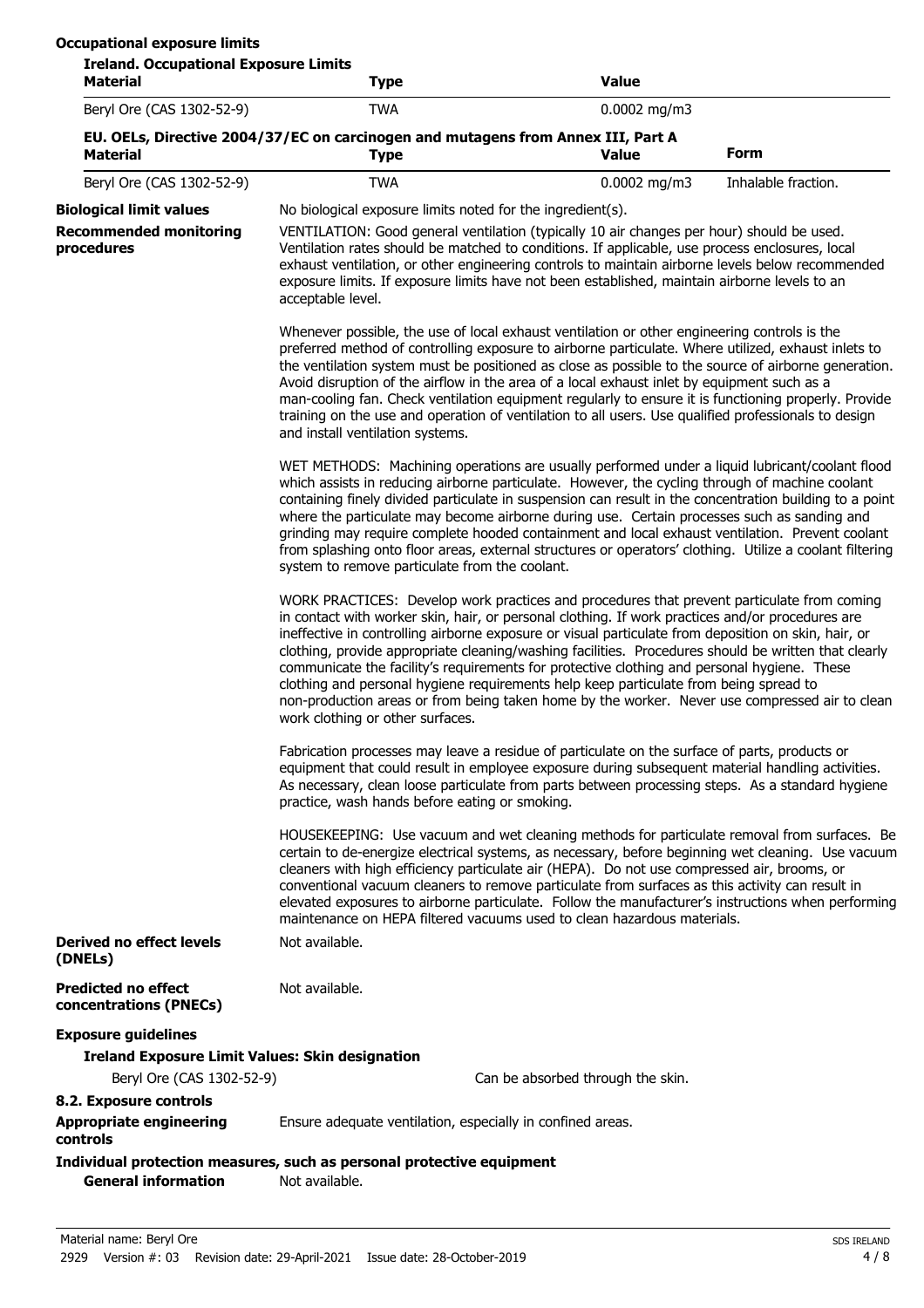| Eye/face protection                       | Wear approved safety glasses, goggles, face shield and/or welder's helmet when risk of eye injury<br>is present, particularly during operations that generate dust, mist or fume.                                                                                                                                                                                                                                                                                                                                                                                                                                                                                                                                                                                                        |
|-------------------------------------------|------------------------------------------------------------------------------------------------------------------------------------------------------------------------------------------------------------------------------------------------------------------------------------------------------------------------------------------------------------------------------------------------------------------------------------------------------------------------------------------------------------------------------------------------------------------------------------------------------------------------------------------------------------------------------------------------------------------------------------------------------------------------------------------|
| <b>Skin protection</b>                    |                                                                                                                                                                                                                                                                                                                                                                                                                                                                                                                                                                                                                                                                                                                                                                                          |
| - Hand protection                         | Wear gloves to prevent contact with particulate or solutions. Wear gloves to prevent metal cuts and<br>skin abrasions during handling.                                                                                                                                                                                                                                                                                                                                                                                                                                                                                                                                                                                                                                                   |
| - Other                                   | Personal protection equipment should be chosen according to the CEN standards and in discussion<br>with the supplier of the personal protective equipment. Protective overgarments or work clothing<br>must be worn by persons who may become contaminated with particulate during activities. Skin<br>contact with this material may cause, in some sensitive individuals, an allergic dermal response.<br>Particulate that becomes lodged under the skin has the potential to induce sensitization and skin<br>lesions.                                                                                                                                                                                                                                                                |
| <b>Respiratory protection</b>             | When airborne exposures exceed or have the potential to exceed the occupational exposure limits,<br>approved respirators must be used as specified by an Industrial Hygienist or other qualified<br>professional. Respirator users must be medically evaluated to determine if they are physically<br>capable of wearing a respirator. Quantitative and/or qualitative fit testing and respirator training<br>must be satisfactorily completed by all personnel prior to respirator use. Users of tight fitting<br>respirators must be clean shaven on those areas of the face where the respirator seal contacts the<br>face. Use pressure-demand airline respirators when performing jobs with high potential exposures<br>such as changing filters in a baghouse air cleaning device. |
| <b>Thermal hazards</b>                    | Not applicable.                                                                                                                                                                                                                                                                                                                                                                                                                                                                                                                                                                                                                                                                                                                                                                          |
| <b>Hygiene measures</b>                   | Handle in accordance with good industrial hygiene and safety practices.                                                                                                                                                                                                                                                                                                                                                                                                                                                                                                                                                                                                                                                                                                                  |
| <b>Environmental exposure</b><br>controls | Environmental manager must be informed of all major releases.                                                                                                                                                                                                                                                                                                                                                                                                                                                                                                                                                                                                                                                                                                                            |

# **SECTION 9: Physical and chemical properties**

# **9.1. Information on basic physical and chemical properties**

| <b>Appearance</b>                                   |                                     |
|-----------------------------------------------------|-------------------------------------|
| <b>Physical state</b>                               | Solid.                              |
| Form                                                | Hexagonal prisms                    |
| Colour                                              | Various.                            |
| Odour                                               | None.                               |
| <b>Odour threshold</b>                              | Not applicable.                     |
| рH                                                  | Not applicable.                     |
| <b>Melting point/freezing point</b>                 | 1650 °C (3002 °F) / Not applicable. |
| <b>Initial boiling point and</b><br>boiling range   | Not applicable.                     |
| <b>Flash point</b>                                  | Not applicable.                     |
| <b>Evaporation rate</b>                             | Not applicable.                     |
| <b>Flammability (solid, gas)</b>                    | None known.                         |
| <b>Upper/lower flammability or explosive limits</b> |                                     |
| <b>Flammability limit - lower</b><br>(9/6)          | Not applicable.                     |
| <b>Flammability limit -</b><br>upper $(\% )$        | Not applicable.                     |
| <b>Explosive limit - lower (</b><br>%)              | Not applicable.                     |
| <b>Explosive limit - upper</b><br>(%)               | Not applicable.                     |
| <b>Vapour pressure</b>                              | Not applicable.                     |
| <b>Vapour density</b>                               | Not applicable.                     |
| <b>Relative density</b>                             | Not applicable.                     |
| Solubility(ies)                                     |                                     |
| Solubility (water)                                  | Insoluble.                          |
| Solubility (other)                                  | Soluble in acids and strong bases   |
| <b>Partition coefficient</b><br>(n-octanol/water)   | Not applicable.                     |
| <b>Auto-ignition temperature</b>                    | Not applicable.                     |
| <b>Decomposition temperature</b>                    | Not applicable.                     |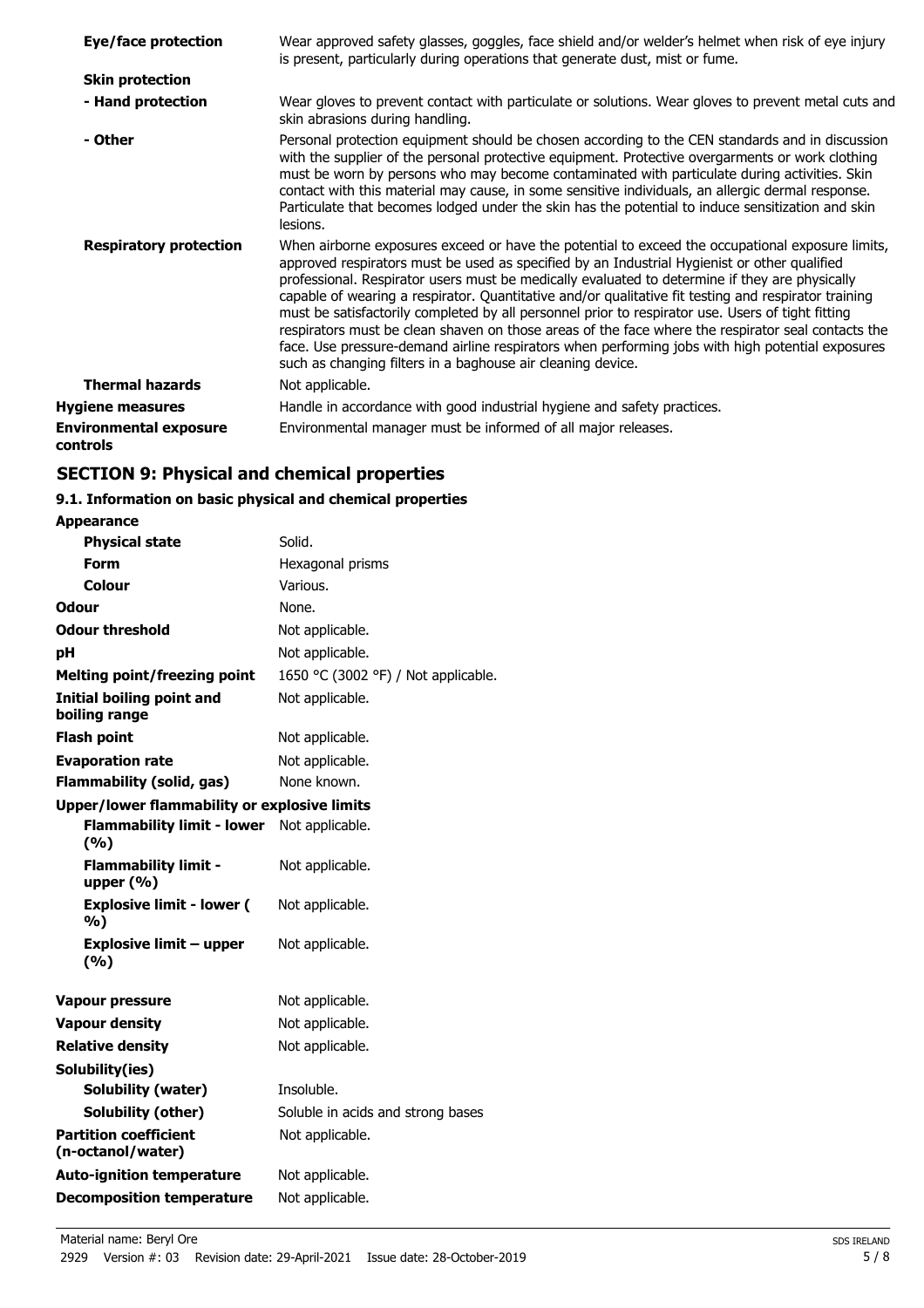| <b>Viscosity</b>            | Not applicable.      |
|-----------------------------|----------------------|
| <b>Explosive properties</b> | Not explosive.       |
| <b>Oxidising properties</b> | Not oxidising.       |
| 9.2. Other information      |                      |
| <b>Density</b>              | 2.64 g/cm3 estimated |
| Molecular formula           | Al2-018-Si6.3Be      |
| <b>Molecular weight</b>     | 537.5 g/mol          |
|                             |                      |

# **SECTION 10: Stability and reactivity**

| 10.1. Reactivity                            | The product is stable and non-reactive under normal conditions of use, storage and transport.                              |
|---------------------------------------------|----------------------------------------------------------------------------------------------------------------------------|
| 10.2. Chemical stability                    | Material is stable under normal conditions.                                                                                |
| 10.3. Possibility of hazardous<br>reactions | No dangerous reaction known under conditions of normal use.                                                                |
| 10.4. Conditions to avoid                   | Keep away from heat, hot surfaces, sparks, open flames and other ignition sources. Contact with<br>incompatible materials. |
| 10.5. Incompatible materials                | Strong oxidising agents.                                                                                                   |
| 10.6. Hazardous<br>decomposition products   | No hazardous decomposition products are known.                                                                             |

# **SECTION 11: Toxicological information**

| <b>General information</b>                            | Occupational exposure to the substance or mixture may cause adverse effects.                                           |  |
|-------------------------------------------------------|------------------------------------------------------------------------------------------------------------------------|--|
| <b>Information on likely routes of exposure</b>       |                                                                                                                        |  |
| <b>Inhalation</b>                                     | Prolonged inhalation may be harmful.                                                                                   |  |
| <b>Skin contact</b>                                   | No adverse effects due to skin contact are expected.                                                                   |  |
| Eye contact                                           | Direct contact with eyes may cause temporary irritation.                                                               |  |
| <b>Ingestion</b>                                      | May cause discomfort if swallowed. However, ingestion is not likely to be a primary route of<br>occupational exposure. |  |
| Symptoms                                              | Exposure may cause temporary irritation, redness, or discomfort.                                                       |  |
| 11.1. Information on toxicological effects            |                                                                                                                        |  |
| Acute toxicity                                        | Not known.                                                                                                             |  |
| Skin corrosion/irritation                             | Due to partial or complete lack of data the classification is not possible.                                            |  |
| Serious eye damage/eye<br>irritation                  | Due to partial or complete lack of data the classification is not possible.                                            |  |
| <b>Respiratory sensitisation</b>                      | Due to partial or complete lack of data the classification is not possible.                                            |  |
| Skin sensitisation                                    | Due to partial or complete lack of data the classification is not possible.                                            |  |
| Germ cell mutagenicity                                | Due to partial or complete lack of data the classification is not possible.                                            |  |
| Carcinogenicity                                       | May cause cancer.                                                                                                      |  |
|                                                       | <b>IARC Monographs. Overall Evaluation of Carcinogenicity</b>                                                          |  |
| Beryl Ore (CAS 1302-52-9)                             | 1 Carcinogenic to humans.                                                                                              |  |
| <b>Reproductive toxicity</b>                          | Due to partial or complete lack of data the classification is not possible.                                            |  |
| Specific target organ toxicity<br>- single exposure   | Due to partial or complete lack of data the classification is not possible.                                            |  |
| Specific target organ toxicity<br>- repeated exposure | Due to partial or complete lack of data the classification is not possible.                                            |  |
| Aspiration hazard                                     | Due to partial or complete lack of data the classification is not possible.                                            |  |
| Mixture versus substance<br>information               | No information available.                                                                                              |  |
| <b>Other information</b>                              | Not available.                                                                                                         |  |
| <b>SECTION 12: Ecological information</b>             |                                                                                                                        |  |
|                                                       |                                                                                                                        |  |

| 12.1. Toxicity                         | Due to partial or complete lack of data the classification for hazardous to the aquatic environment,<br>is not possible. |
|----------------------------------------|--------------------------------------------------------------------------------------------------------------------------|
| 12.2. Persistence and<br>degradability | No data is available on the degradability of this substance.                                                             |
| 12.3. Bioaccumulative<br>potential     | No data available.                                                                                                       |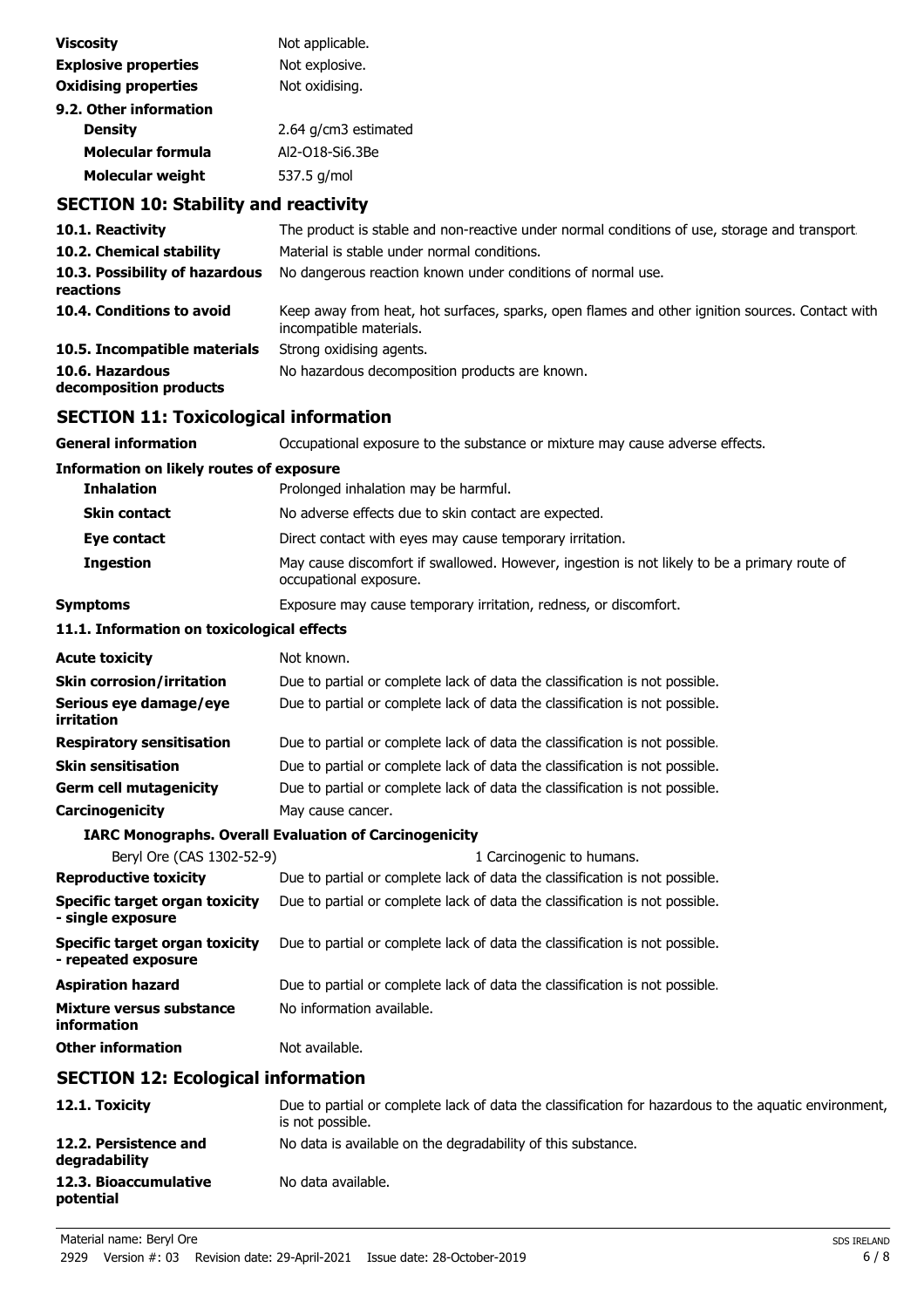| <b>Partition coefficient</b><br>n-octanol/water (log Kow) | Not available.                                                                                                                                                                             |
|-----------------------------------------------------------|--------------------------------------------------------------------------------------------------------------------------------------------------------------------------------------------|
| <b>Bioconcentration factor (BCF)</b> Not available.       |                                                                                                                                                                                            |
| 12.4. Mobility in soil                                    | No data available.                                                                                                                                                                         |
| 12.5. Results of PBT and<br>vPvB assessment               | Not a PBT or vPvB substance or mixture.                                                                                                                                                    |
| 12.6. Other adverse effects                               | No other adverse environmental effects (e.g. ozone depletion, photochemical ozone creation<br>potential, endocrine disruption, global warming potential) are expected from this component. |

## **SECTION 13: Disposal considerations**

#### **13.1. Waste treatment methods**

| <b>Residual waste</b>                  | Dispose of in accordance with local regulations. Empty containers or liners may retain some product<br>residues. This material and its container must be disposed of in a safe manner (see: Disposal<br>instructions). |
|----------------------------------------|------------------------------------------------------------------------------------------------------------------------------------------------------------------------------------------------------------------------|
| <b>Contaminated packaging</b>          | Since emptied containers may retain product residue, follow label warnings even after container is<br>emptied. Empty containers should be taken to an approved waste handling site for recycling or<br>disposal.       |
| EU waste code                          | The Waste code should be assigned in discussion between the user, the producer and the waste<br>disposal company.                                                                                                      |
| <b>Disposal</b><br>methods/information | Collect and reclaim or dispose in sealed containers at licensed waste disposal site. Dispose of<br>contents/container in accordance with local/regional/national/international regulations.                            |
| <b>Special precautions</b>             | Dispose in accordance with all applicable regulations.                                                                                                                                                                 |

# **SECTION 14: Transport information**

#### **ADR**

14.1. - 14.6.: Not regulated as dangerous goods.

#### **RID**

14.1. - 14.6.: Not regulated as dangerous goods.

**ADN** 14.1. - 14.6.: Not regulated as dangerous goods.

# **IATA**

14.1. - 14.6.: Not regulated as dangerous goods.

#### **IMDG**

14.1. - 14.6.: Not regulated as dangerous goods.

# **SECTION 15: Regulatory information**

**15.1. Safety, health and environmental regulations/legislation specific for the substance or mixture**

#### **EU regulations**

```
Regulation (EC) No. 1005/2009 on substances that deplete the ozone layer, Annex I and II, as amended
   Not listed.
Regulation (EU) 2019/1021 On persistent organic pollutants (recast), as amended
   Not listed.
Regulation (EU) No. 649/2012 concerning the export and import of dangerous chemicals, Annex I, Part 1 as
amended
   Not listed.
Regulation (EU) No. 649/2012 concerning the export and import of dangerous chemicals, Annex I, Part 2 as
amended
   Not listed.
Regulation (EU) No. 649/2012 concerning the export and import of dangerous chemicals, Annex I, Part 3 as
amended
   Not listed.
```
**Regulation (EU) No. 649/2012 concerning the export and import of dangerous chemicals, Annex V as amended** Not listed.

**Regulation (EC) No. 166/2006 Annex II Pollutant Release and Transfer Registry, as amended** Not listed.

**Regulation (EC) No. 1907/2006, REACH Article 59(10) Candidate List as currently published by ECHA** Not listed.

#### **Authorisations**

**Regulation (EC) No. 1907/2006, REACH Annex XIV Substances subject to authorization, as amended** Not listed.